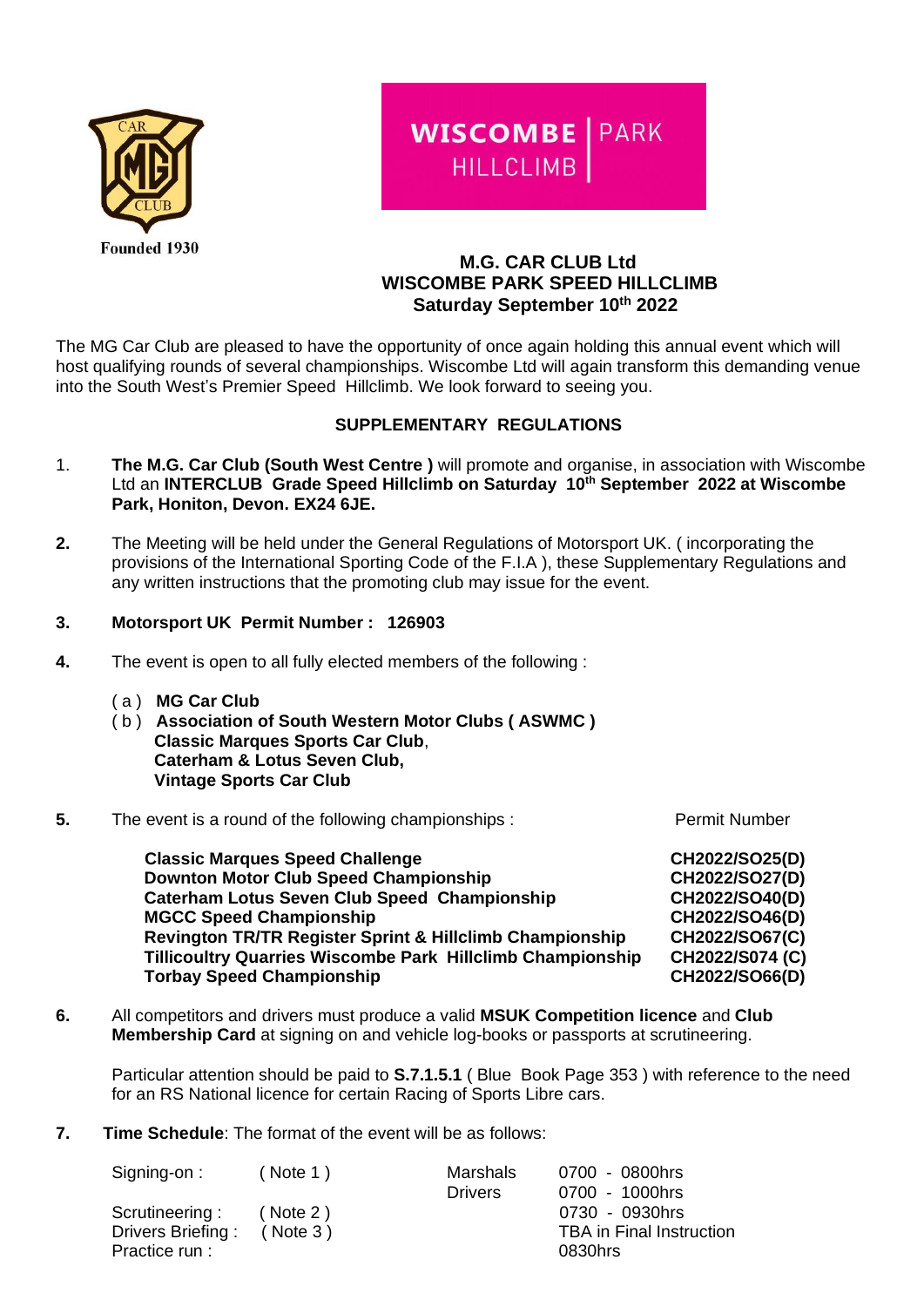1st Timed Run follows the practice run 2nd & 3rd Timed runs follow the lunch break TBA on the day

- Note 1 Any competitor not signed on by 1000hrs may be excluded. Competitors to make themselves known to the Secretary of the Meeting on arrival. Signing-on will be carried out in the blue/white results van behind the Stroud Communications lorry.
- Note 2 Scrutineering will be by carried out in the drivers paddock space and entrants are responsible for obtaining scrutineering services in time for their batch running order. Batching will be notified in the Final Instructions. The driver shall be in attendance and /or leave a knowledgeable representative with the vehicle, along with the competitors helmet, overalls, gloves & log book, if away from the vehicle e.g. whilst walking the course.
- Note 3 The time for the drivers briefing will be notified in the final instructions.
- **8.** The entrance to the venue is located at 'what three words' animates.permanent.woodstove. Ordnance Survey map reference 193 – 185924 or for satnavs, but you should follow the AA signs near the venue as some satnavs send you down the old Whitmoor Drive rear entrance which is not suitable.

Competitors will be permitted to enter Wiscombe via the course on Friday and up to 0815hrs on Saturday morning when the competitors car park entrance will be locked.. After that time they will need to enter the top paddock via the public car park and be held until it is convenient to send them down the course.

**9.** The length of the course is 914m (1000yds) and consists of one sharp left hander at the start, a sweeping gradient leading to several fast bends which end with a RH hairpin leading onto a straight, ending with a LH hairpin with the finish just beyond. The average gradient is 1 in 13.6 and the steepest part is 1 in 6.9. The surface is sealed tarmacadam

# **10. The event will consist of classes as follows : See also para 23**

Note : Cars competing in any championship must comply with the appropriate technical regulations for that Championship. All cars entered in these championships will be re-classified for point-scoring purposes into the appropriate championship class.

- **Class 1.** (a) Vintage cars, sports saloons and touring cars pre 1931.
	- (b) Sports saloons and touring cars pre 1941.

Subject to numbers the above classes may be amalgamated into Class 2

- **Class 2.** (a) Pre 1955 Std & Mod, sports cars up to 750cc.
	- (b) Pre 1955 Std & Mod, sports cars 751-1100cc un-s/c and up to 750cc s/c
	- (c) Pre 1955 Std & Mod, sports cars 1100-1500cc un-s/c and up to 1100cc s/c
	- (d) Pre 1955 Std & Mod, sports cars 1500-2000cc un-s/c and up to 1500cc s/c
	- (e) Pre 1955 Std & Mod, sports cars 2000cc and over un-s/c and up to 2000cc s/c
	- (f) Pre 1955 Std & Mod, sports cars 2000cc and over un-s/c & s/c not in (e) above
	- (g) Pre 1955 Racing sports racing and hill climb specials not within classes (a) to (f) currently, or originally fitted with two seats.
- **Class A1.** Road-Going Series Production Cars up to 1400cc<br>**A2.** Road-Going Series Production Cars over 1400cc u
	- **A2.** Road-Going Series Production Cars over 1400cc up to 1800cc
	- **A3.** Road-Going Series Production Cars over 1800cc up to 2600cc
	- **A4.** Road-Going Series Production Cars over 2600cc
- **Class B1.** Road-Going Specialist Production Cars. Car engines up to 1400cc
	- **B2.** Road-Going Specialist Production Cars. Car engines over 1400cc up to 1800cc
	- **B3.** Road-Going Specialist Production Cars. Car engines over 1800cc and M/C engines
- **Class C1**. Modified Series Production Cars up to 1400cc
	- **C2.** Modified Series Production Cars over 1400cc up to 1800cc
		- **C3.** Modified Series Production Cars over 1800cc
		- **C4.** Modified Specialist Production Cars. Car engines & M/C engines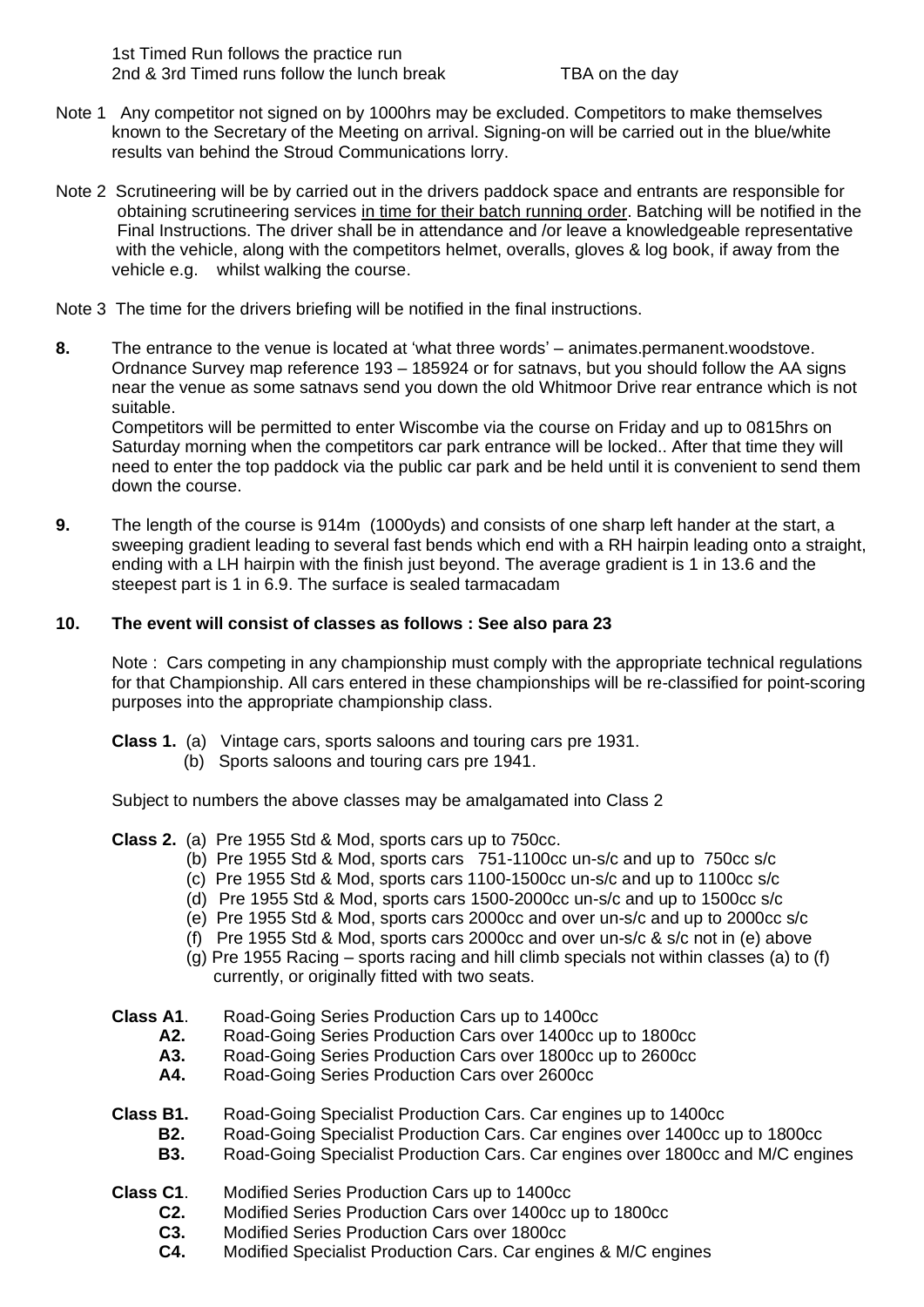- **Class D1.** Sports Libre Cars up to 1800cc
	- **D2.** Sports Libre Cars over 1800cc
		- **D3.** Rally Cars
- **Class E1.** Racing Cars up to 1100cc
	- **E2.** Racing Cars over 1100cc up to 1600cc **E3.** Racing Cars over 1600cc up to 2000cc
	- **E4.** Racing Cars over 2000cc
- **Class 3.** Cars of the Classic Marques Sports Car Club
- **Class 4.** Downton Motor Club Speed Championship
- **Class 5.** Lotus Seven Club ( in Speed Championship sub-classes )
- **Class 6.** Revington TR/TR Register Hillclimb Championship
- **Class 7.** MG Car Club Speed Championship
- Note 1. Wiscombe Ltd cannot provide the infrastructure required by Motorsport UK for Hybrid . and Electric vehicles and entries for these types of vehicles cannot be accepted.
- Note 2. The onus of responsibility for the eligibility of competing vehicles rests with the Competitor. In the event of a dispute concerning compliance of a vehicle to the regulations, the onus will be on the competitor to satisfy the organisers, **NOT** the organisers to prove compliance.

# Note 3. All cars must comply with **S.10.2** Road Cars Series Production are defined as cars complying with **S.12.1.1**

Road Cars Specialist Production are defined as cars complying with **S.12.1.2**

Modified Cars Series Production are defined as cars complying with **S.13.1** They must have been available to the general public, originally designed for use on the public highway in road legal form and manufactured in the required production numbers of 1000 per year.

Modified Cars Specialist Production are defined as cars complying with **S.13.2 : 13.3 .** They must have been available to the general public, originally designed for use on the public highway in road legal form and manufactured in the required production numbers of 20 per year.

Sports Libre Cars must comply with **S.14** and Racing cars with **S.15**.

Rally Cars must comply with **R.46-49** and **S.14**. Included in the latter category would be Group B cars, any cars without the original engine block of the model entered, cars with a transmission layout not as originally specified for that model and Specialist Rally Cars without an engine complying with **S.13.6.2**. They need not be taxed.

- Note 4. The onus of responsibility for the eligibility of vehicles competing in championships rests with the entrant/competitor. Where disputes occur relating to vehicle compliance, the onus will be on the competitor to satisfy the Championship Coordinator of the vehicle's eligibility, **NOT** for the Championship Coordinator to demonstrate compliance.
- Note 5. Tyre wrapping with single use plastic is not allowed during the event.
- **11.** All vehicles must be fitted with a silencer at all times. A noise test will be carried out on all cars prior to practice and vehicles must comply with **J5.17.1 - J5.17.8**

Cars with forced induction shall comply with **S10.4.1** : **S10.4.2** and **S11.3**

- **12.** Attention is drawn to the requirements for a Motorsport UK Logbook or Motorsport UK recognised Vehicle Identity Document as defined by Regulation S9.1.7
- **13.** If using non-pump fuel a 3 inch (75mm) diameter 'day glow' orange disc shall be affixed immediately adjacent to the competition numbers on both sides – **J5.13.6** and **J5.13.6.1**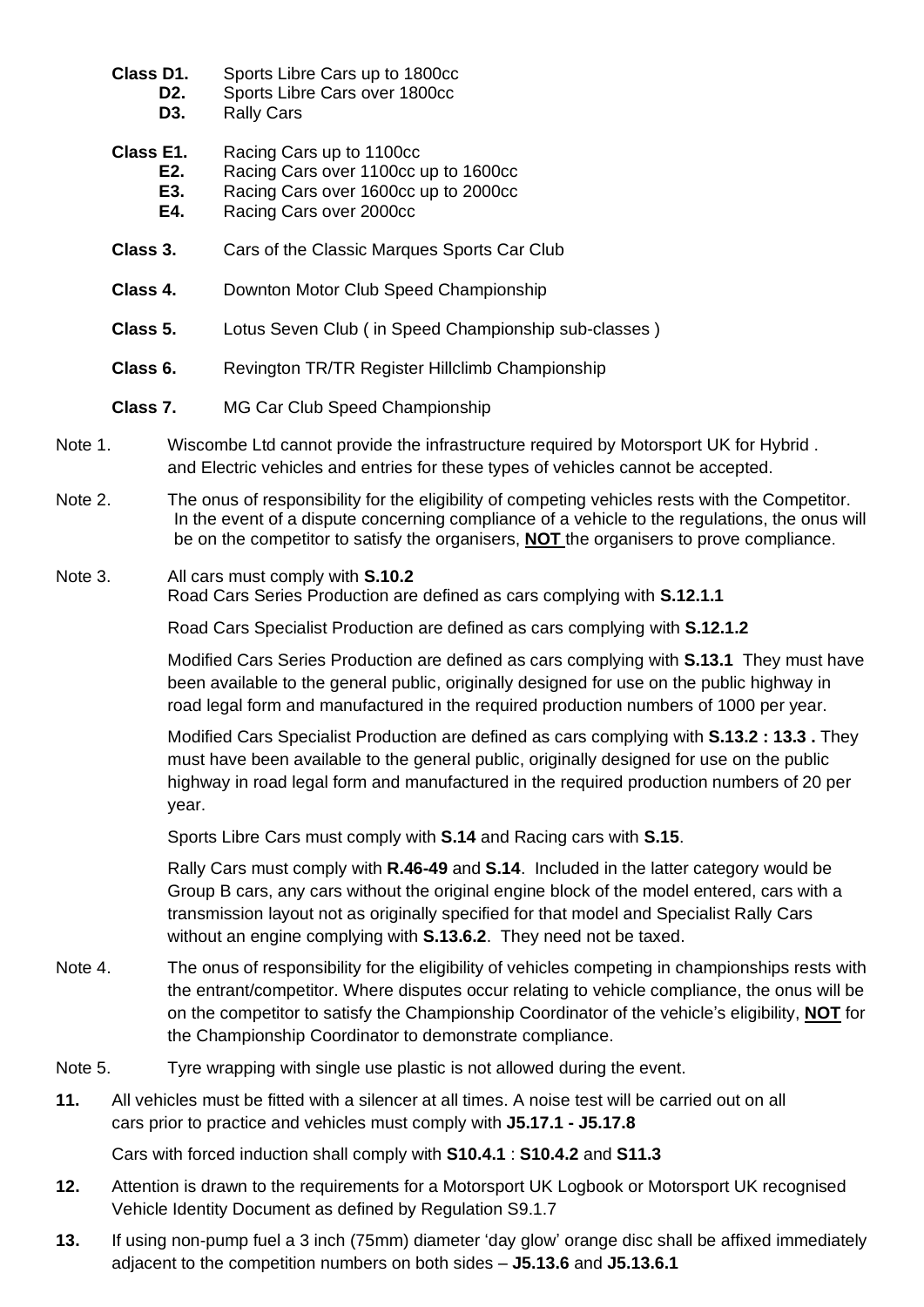### **14. Practice & Event Runs:**

Competitors will be given the opportunity and are **strongly advised to walk the hill**, see **S2.1.1a** but must vacate the hill by 0815hrs. In addition **S2.2** and **S2.1.4** will be enforced.

There will be **one practice run** followed by **one timed run** before the lunch break followed by **two timed runs**

Competitors can use Southwest Timing online at [www.swtimekeepinglive.co.uk](http://www.swtimekeepinglive.co.uk/) or listen for paddock announcements and visual timing displays.

Cars that can only be started by means of external batteries must be started in the top paddock before descending the hill. Batteries will be provided by the organisers. Race clothing and crash helmets in accordance with **K10.1** and **S9.2.1** race must be worn at all times when descending the hill.

# **15. Competitor Numbering**

Competitors are responsible for providing their own competition number as per Regulation **J4. 1 S9.2.5. : S9.2.6**. Drivers of shared cars must ensure that the correct number is displayed for each run. Second drivers will share the same number as first drivers with the addition of an 'A' suffix ( the 'A' must be at least 50% of the size of the main number ) Times set by cars not correctly identified may be disallowed.

# **16. Paddock:**

**\***Each competitor will have a paddock space allocated to their competition car. Due to restrictions on space drivers are required to unload their car in the top paddock or adjacent spectator parking field, at their own risk, and drive their competitive cars down the hill. **\*** No tow cars or support vehicles are to be left in the saloon car ( RH paddock, going up ).

 Any competitor or member of a support crew intending to arrive at the venue after 0815hrs must notify the Entries Secretary by Thursday Sept 8<sup>th</sup>. Failure to do so may will result in **payment for admission.**

 All Competitors & Officials' cars, support vehicles & equipment are parked in all areas of Wiscombe Park at their own risk.

Drones, bicycles, skateboards, rollerblades, pit bikes & mini-motos are not permitted anywhere on the venue.

#### **17. Awards: Will be presented as follows**

| The Cider Apple Trophy:<br>Don Smith Trophy:<br><b>Bristol Motor Company Cup:</b> |  | For the best time by an MG 'T' Type (subject to 3 entries)<br>For the best time by an MG MMM car (subject to 3 entries)<br>Best performance by an MG member driving an MG car |  |  |
|-----------------------------------------------------------------------------------|--|-------------------------------------------------------------------------------------------------------------------------------------------------------------------------------|--|--|
| An award:                                                                         |  | Best performance by a VSCC entrant driving a VSCC eligible car.                                                                                                               |  |  |
| 1st in Class (or sub-class)                                                       |  | An award (subject to 3 starters)                                                                                                                                              |  |  |
| 2nd in Class (or sub-class)                                                       |  | An award (subject to 5 starters)                                                                                                                                              |  |  |
| 3rd in Class (or sub-class)                                                       |  | An Award (subject to 7 starters)                                                                                                                                              |  |  |
| Fastest Time by a Lady Driver                                                     |  | An award (subject to 3 starters)                                                                                                                                              |  |  |
| <b>Fastest Time of Day</b>                                                        |  | An Award                                                                                                                                                                      |  |  |

No competitor may receive more than one award (per class ) with the exception of the FTD by a Lady driver.

MG Trophy's and Cup awards take precedent over class position. These perpetual awards may not be presented at the meeting, but a souvenir will.

Note: The number of awards for each class will be determined by the number of entries received by the close of entries, **August 20th**, not the number of entries in the class on the day of the event. Prizes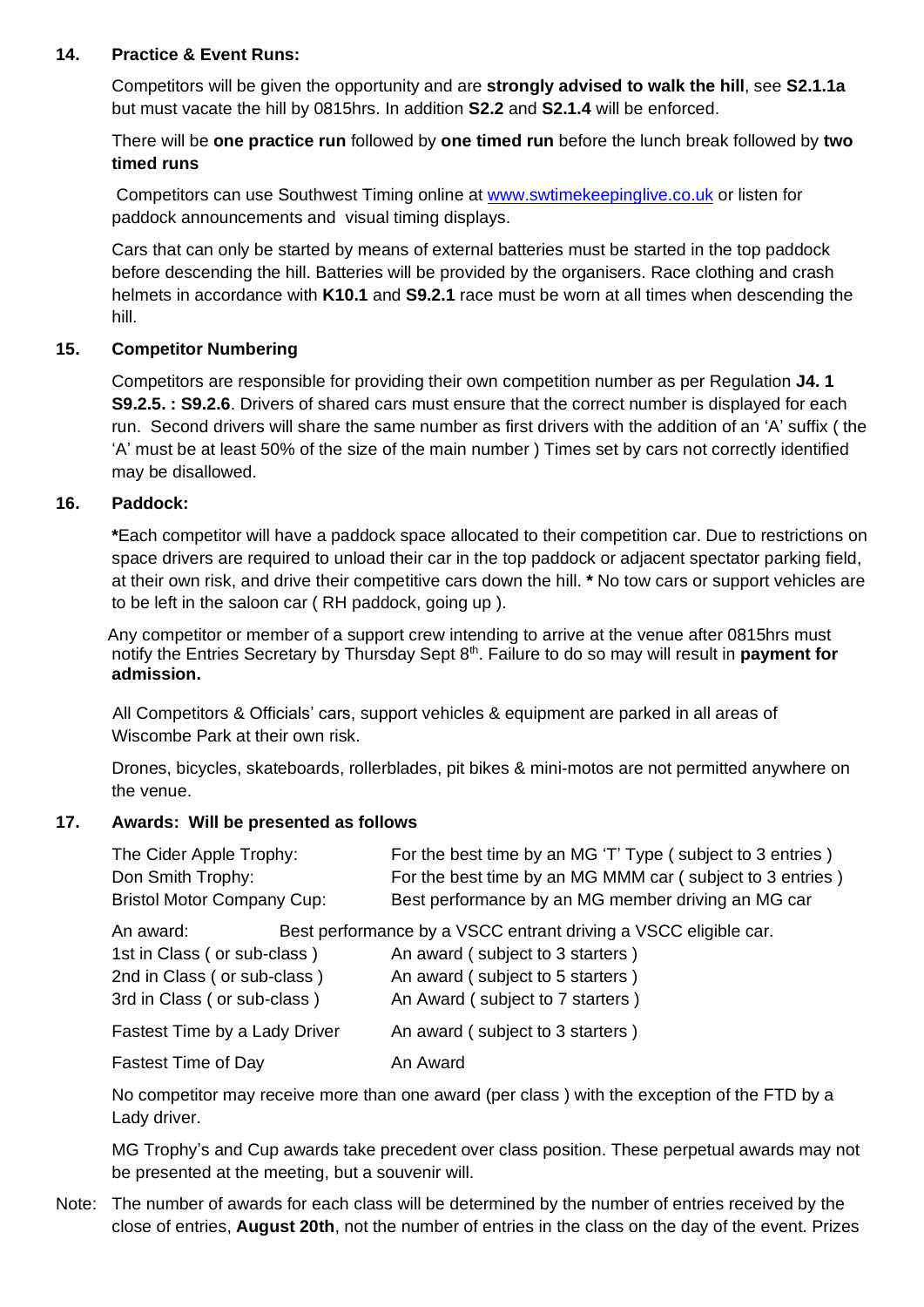will be awarded as soon as practically possible after declaration of the Results. Regrettably, the organisers cannot forward any awards not collected at the prize giving.

#### **18. Entries:**

The maximum number of car entries for the event is 140, the minimum is 60.

The minimum for each class is 3. No car may be entered in more than one class or be driven by more than two drivers. Only one entry per competitor will be accepted.

Should any of the above minimum figures not be reached the organisers have the right to either cancel the meeting, add, delete or amalgamate classes as necessary.

Amalgamations will be advised in the Final Instructions and /or prior to the start of practice.

The organisers reserve the right to transfer a car out of the class in which it was entered if it is deemed necessary by the organisers in the spirit of these regulations.

#### **19. Submission of Entries: ( See also para 29 for on-line instructions )**

Entries open on publication of these Supplementary Regulations and Closes on **Sat August 20 th**

**Entries Secretary contact details.** 

Bruce Weston, Paddock Lodge, Cherry Pie Lane, Sparkford, Yeovil, Somerset. BA22 7AT 01963 440941 : 07929 497 408 : [brucemweston@gmail.com](mailto:brucemweston@gmail.com)

Once you have submitted your on-line entry you will automatically be sent an acknowledgement and payment details. Your entry will only be confirmed once entry and payment has been received.

Enquiries relating to vehicle eligibility should be directed to the Motorsport UK scrutineer Tony Freeman [tony.freeman@gmail.com](mailto:tony.freeman@gmail.com)

#### **20. Entry Fees & Refunds**

The entry fee is **£85** ( Eighty five pounds )

- 1. Notification of Withdrawal and confirmed by email to the Entries Secretary on or before the closing date Saturday **August 20 th** - full refund.
- 2. Notification of withdrawal after the closing date and up to Friday September 2<sup>nd</sup> or postponement, abandonment or cancellation – entry fee less **£20** admin, charge.
- 3. Consideration will be given in exceptional circumstances to competitors who withdraw after these dates if withdrawal is due to accident or mechanical damage to their competition car.

#### **21. Officials:**

**Motorsport UK Event Steward : Bob Jordan** Club Event Stewards : TBA : Clerk of Course : Clerk of Course : Bruce Weston Deputy Clerks of Course : Jason Hayes & Jennie Brooks Secretary of the Meeting : David Mothersdill Entries Secretary : **Bruce Weston** Motorsport UK Timekeepers / Results : South West Timekeepers :

Chief Motorsport UK Scrutineer : Tony Freeman Motorsport UK Environmental Scrutineer : Paul Wright Chief Medical Officer : Dr Stuart Hateley Rescue : Westcountry Rescue Course Control : Gourse Control : Gourse Control : Jason Hayes Chief Marshal : Worth Birkill Club Safeguarding Officer : Jim Lott [jim.lott@hotmail.co.uk](mailto:jim.lott@hotmail.co.uk)

Peter Locke. Sarah Forsyth